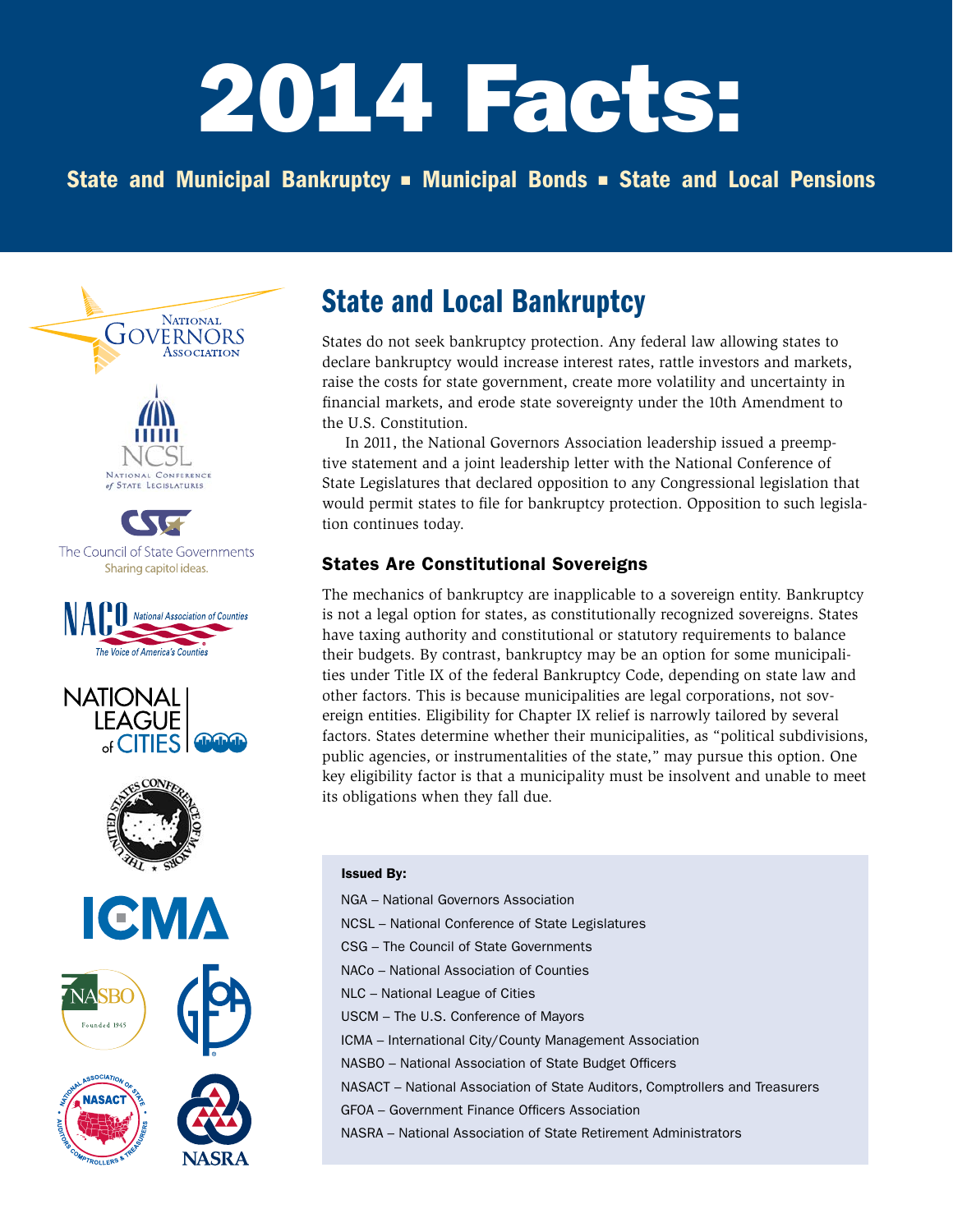## Municipal Bankruptcies Are Limited

- $\blacksquare$  Chapter IX is uniquely designed to allow certain public entities to reorganize debts while continuing to provide essential public services; however, it is inapplicable to states, as well as to a majority of counties and cities.
- $\Box$  Only 14 localities, or one out of every 1,525 eligible localities (0.06 percent), have sought bankruptcy protection over the past five years.
- $\Box$  Only 12 states specifically authorize Chapter IX filings for their general-purpose local governments and 12 states conditionally authorize such filings. Twenty-six states either have no Chapter IX authorization outlined, or such filings are prohibited.<sup>1</sup>
- $\blacksquare$  There is no provision in Chapter IX of the federal Bankruptcy Code for a federal bailout, and filing under this section of the law is not a request for federal financial assistance.

# Municipal Bonds

Municipal securities are predominantly issued by state and local governments for governmental infrastructure and capital needs purposes. Most debt is issued not for operating budgets, but for capital projects, such as the construction or improvement of schools, streets, highways, hospitals, bridges, water and sewer systems, ports, airports and other public works. The recovery rate of payment for governmental debt exceeds the corporate recovery rate.

#### Not All Municipal Debt and Defaults Are the Same

Municipal debt takes two forms: (1) General Obligation, or GO Debt, backed by the full faith and credit (taxing power) of a general purpose government like a state, city, or county, and (2) Non-GO debt that is issued by governments and special entities that is usually backed by a specific revenue source (special taxes, fees or loan payments) associated with the enterprise or borrower.

There are two types of defaults: (1) the more minor "technical default," where a covenant in the bond agreement is violated, but there is no payment missed and the structure of the bond is the same, and (2) defaults where a bond payment is missed or in the rare event that debt is restructured at a loss to investors.

## Municipal Securities

Between 2003 and 2012, states, counties, and other localities invested \$3.2 trillion in infrastructure through long-term tax-exempt municipal bonds;

the federal government provided \$1.3 trillion in support of public works.<sup>2</sup>

 $\Box$  On average, 12,000 municipal issuances are completed each year.

#### Federal Tax-Exemption of Municipal **Securities**

- $\blacksquare$  Municipal securities existed prior to the formation of the federal income tax in 1913. When first enacted and still today, the federal Internal Revenue Code exempts municipal bond interest from federal taxation. Many states also exempt from taxation the interest earned from municipal securities when their residents purchase bonds within their state.
- $\blacksquare$  Due to the reciprocal immunity principle between the federal government and state and local governments, state and local governments are prohibited from taxing the interest on bonds issued by the federal government.

#### Defaults Remain Low

- $\blacksquare$  Municipal securities are considered to be second only to Treasuries in risk level as an investment instrument.
- While most municipal securities are issued for governmental infrastructure and capital needs purposes, state and local governments and other types of government authorities may issue bonds for other purposes, which include transactions in which the proceeds are borrowed by non-profit institutions (e.g., health care and higher education) and for economic development purposes.
- From 1970 through 2012, there were 73 rated municipal bond defaults of which only five were rated city or county governments. The majority of rated defaulted bonds were issued by not-for-profit hospitals or housing project financings; of the five defaults in 2012, three were of Moody's-rated general government bonds.<sup>3</sup>
- Historically, municipal bonds have had lower average cumulative default rates than global corporates overall and by like rating category. Between 1970 and 2012, the average 10-year default rate for Moody's Aaa-rated municipal bonds was zero compared to a 0.50 percent default rate for Moody's Aaa-rate corporate bonds.4
- $\blacksquare$  In the double-A rating category to which the majority of municipal ratings are assigned, average cumulative default rates are much lower for municipals than for corporates with the same double-A symbol.<sup>5</sup>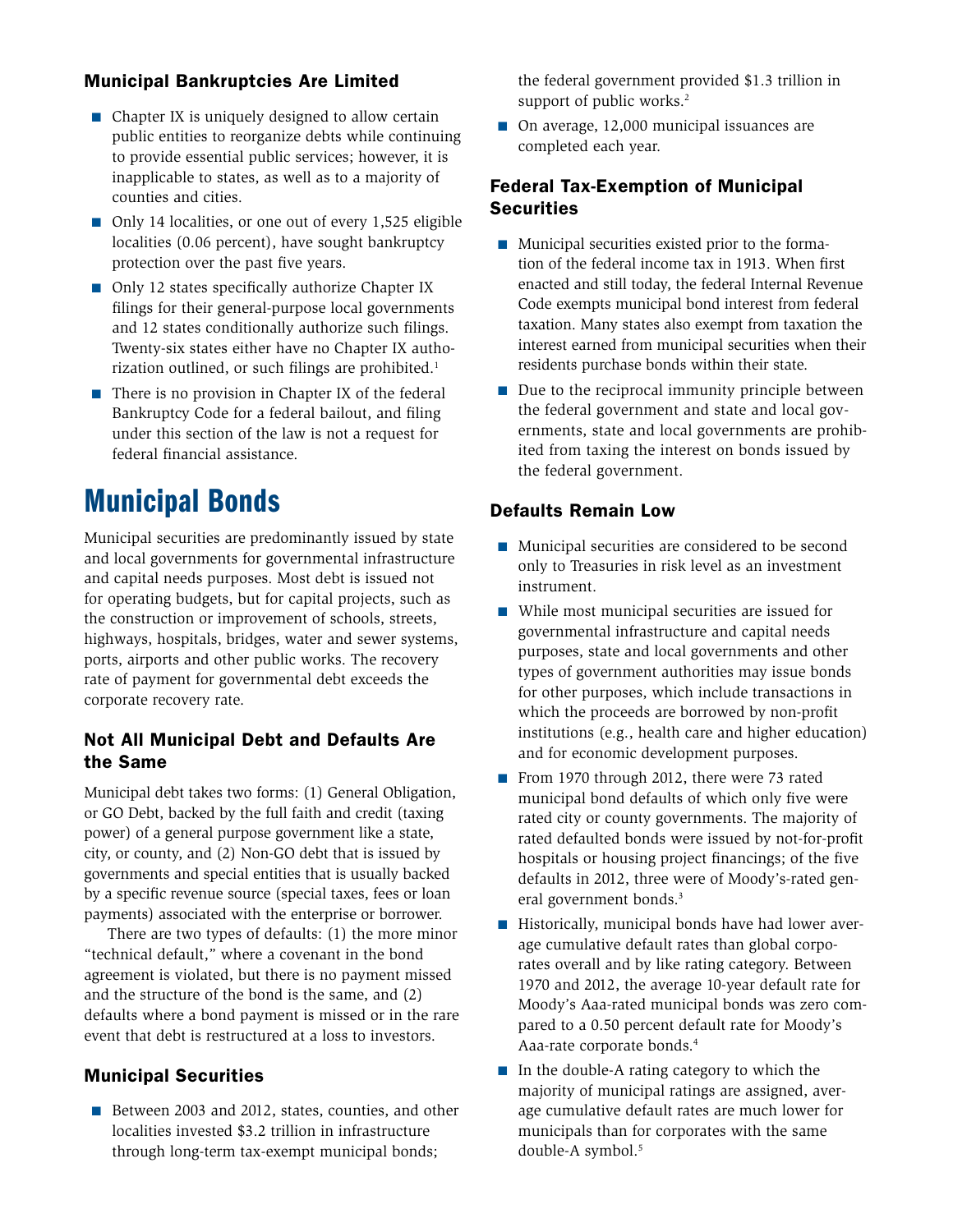Except for Arkansas, no state has defaulted on its debt in the past century. In that 1933 Arkansas default, bondholders ultimately were paid in full.

### Debt Service is a Small and Well-Protected Share of State and Municipal Budgets

- $\blacksquare$  Debt service is typically only about 5 percent of the general fund budgets of state and municipal governments.
- $\blacksquare$  Most state and municipal governments operate under a standard practice of paying their debt service first before covering all other expenses; in some cases this is required by law or ordinance.

## Municipal Fiscal Health

The fiscal condition of most cities is improving after seven years of declining tax revenues.<sup>6</sup> For counties, although the recovery remains fragile, there are signs of economic growth with about half of all county economies recovering or showing no declines over the last decade by 2013.<sup>7</sup>

In a study of city fiscal problems, Boston College researchers found that fiscal mismanagement (32 percent) and economic issues (28 percent) were the top two factors leading to financial problems. Pensions were a factor for 9 percent of the cities.<sup>8</sup>

# State and Local Government Pensions

- State and local retirement systems are legally **separate trusts, which currently hold \$3.72 trillion in assets<sup>9</sup>** for over 15 million working and 8 million retired employees of state and local government.10 The pre-recession high was \$3.2 trillion.
- $\blacksquare$  Public retirees and their employers contribute to their pensions while they are working. Public employees typically are required to contribute five to ten percent of their wages to their state or local pension.
- Public pension assets are accumulated, invested, and paid out over decades, not as a lump sum. Funded levels—the degree to which a plan has accrued assets to pay expected benefits for current and future retirees—among pension plans vary substantially. While some plans are more than 100 percent advance-funded, the average funded level in 2012 was 73 percent and 23 percent were less than 60 percent funded.<sup>11</sup>

 $\blacksquare$  State and local employee retirement systems do not seek federal financial assistance. One-size-fits-all federal regulation is neither needed nor warranted and would only inhibit recovery efforts at the state and local levels.

## State and local governments are taking steps to strengthen their pension reserves and have a long-term time horizon.

- Between 2009 and 2013, 49 states have made changes to benefit levels, contribution rate structures, or both; many local governments have made similar fixes to their plans.<sup>12</sup>
- $\blacksquare$  While pension obligations are often backed by explicit constitutional or statutory provisions, states are generally free to change their retiree health plans, including termination, as they do not carry the same legal protections. It is misleading and inappropriate to combine unfunded pension liabilities with unfunded retiree health benefits.

#### Long-term investment returns of public funds continue to meet expectations.

- For the 25 year period ending June 30, 2013, which saw three economic recessions and four years of negative median public fund investment returns, actual public pension investment returns averaged 8.6 percent; the 10-year return was 7.1 percent.<sup>13</sup>
- $\blacksquare$  As of December 2013, the average public plan investment assumption was 7.72 percent. 14

### Retirement systems remain a small portion of state and local government budgets.

- On average, the portion of combined state and local government spending dedicated to retirement system contributions is less than five percent.
- While there are pension trusts that are fully funded with enough assets for current pension obligations, there also are legitimate concerns about the extent of underfunding. In most cases, a modest increase in contributions to take advantage of compounded interest, modifications to employee eligibility and benefits, or both, will be sufficient to remedy the underfunding problem.15